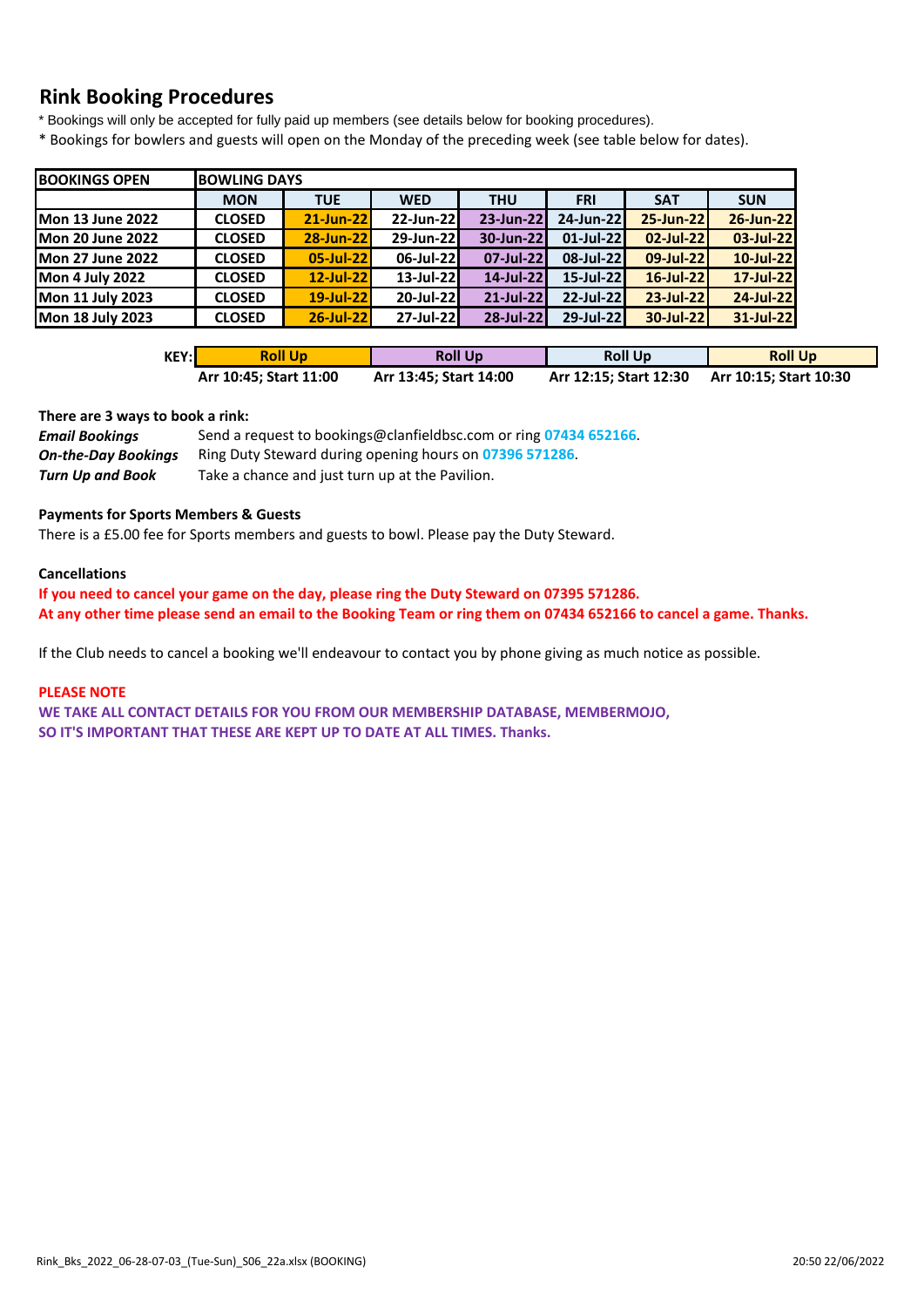|               |                    |             |                         | <b>I LLAOL NOTE: Chian bookings should be sent to bookings @ciannelabsc.com</b> |     |                                                 |     |                      |     |                      |     |
|---------------|--------------------|-------------|-------------------------|---------------------------------------------------------------------------------|-----|-------------------------------------------------|-----|----------------------|-----|----------------------|-----|
| <b>COLOUR</b> | <b>UNAVAILABLE</b> |             |                         | <b>AVAILABLE</b>                                                                |     | <b>BOOKED</b>                                   |     | <b>RESERVED FOR</b>  |     | <b>RESERVED FOR</b>  |     |
| KEY:          | <b>Rinks</b>       |             |                         | <b>Rinks</b>                                                                    |     | <b>Rinks</b>                                    |     | <b>ROLL UP</b>       |     | <b>FRIENDLIES</b>    |     |
|               | <b>Start</b>       | <b>End</b>  | Rink                    |                                                                                 | Arr |                                                 | Arr |                      | Arr |                      | Arr |
|               | <b>Time</b>        | <b>Time</b> | <b>No</b>               | <b>Player 1 Name</b>                                                            | Y/N | <b>Player 2 Name</b>                            | Y/N | <b>Player 3 Name</b> | Y/N | <b>Player 4 Name</b> | Y/N |
|               |                    |             |                         |                                                                                 |     |                                                 |     |                      |     |                      |     |
|               |                    |             |                         |                                                                                 |     | ROLL UP STARTS AT 11:00 TODAY. ARRIVE AT 10:45. |     |                      |     |                      |     |
|               | 10:30              | 12:30       | $\mathbf{1}$            |                                                                                 |     |                                                 |     |                      |     |                      |     |
|               | 10:30              | 12:30       | $\overline{2}$          |                                                                                 |     |                                                 |     |                      |     |                      |     |
|               | 10:30              | 12:30       | $\overline{\mathbf{3}}$ |                                                                                 |     |                                                 |     |                      |     |                      |     |
|               | 10:30              | 12:30       | $\overline{\mathbf{A}}$ |                                                                                 |     |                                                 |     |                      |     |                      |     |
|               | 10:30              | 12:30       | 5                       |                                                                                 |     |                                                 |     |                      |     |                      |     |
|               | 10:30              | 12:30       | 6                       |                                                                                 |     |                                                 |     |                      |     |                      |     |
|               | 10:30              | 12:30       | $\overline{\mathbf{z}}$ |                                                                                 |     |                                                 |     |                      |     |                      |     |
|               |                    |             |                         |                                                                                 |     |                                                 |     |                      |     |                      |     |
|               | 12:30              | 14:30       | $\mathbf 1$             |                                                                                 |     |                                                 |     |                      |     |                      |     |
|               | 12:30              | 14:30       | $\overline{\mathbf{c}}$ |                                                                                 |     |                                                 |     |                      |     |                      |     |
|               | 12:30              | 14:30       | $\overline{\mathbf{3}}$ |                                                                                 |     |                                                 |     |                      |     |                      |     |
|               | 12:30              | 14:30       | $\overline{\mathbf{a}}$ |                                                                                 |     |                                                 |     |                      |     |                      |     |
|               | 12:30              | 14:30       | 5                       |                                                                                 |     |                                                 |     |                      |     |                      |     |
|               | 12:30              | 14:30       | 6                       |                                                                                 |     |                                                 |     |                      |     |                      |     |
|               | 12:30              | 14:30       | $\overline{\mathbf{z}}$ |                                                                                 |     |                                                 |     |                      |     |                      |     |
|               |                    |             |                         |                                                                                 |     |                                                 |     |                      |     |                      |     |
|               | 14:30              | 16:30       | $\mathbf{1}$            |                                                                                 |     |                                                 |     |                      |     |                      |     |
|               | 14:30              | 16:30       | $\overline{2}$          |                                                                                 |     |                                                 |     |                      |     |                      |     |
|               | 14:30              | 16:30       | $\overline{\mathbf{3}}$ |                                                                                 |     |                                                 |     |                      |     |                      |     |
|               | 14:30              | 16:30       | $\overline{\mathbf{a}}$ |                                                                                 |     |                                                 |     |                      |     |                      |     |
|               | 14:30              | 16:30       | 5                       |                                                                                 |     |                                                 |     |                      |     |                      |     |
|               | 14:30              | 16:30       | 6                       |                                                                                 |     |                                                 |     |                      |     |                      |     |
|               | 14:30              | 16:30       | $\overline{7}$          |                                                                                 |     |                                                 |     |                      |     |                      |     |
|               |                    |             |                         |                                                                                 |     |                                                 |     |                      |     |                      |     |
|               | 16:30              | 18:30       | $\mathbf{1}$            |                                                                                 |     |                                                 |     |                      |     |                      |     |
|               | 16:30              | 18:30       | $\overline{2}$          |                                                                                 |     |                                                 |     |                      |     |                      |     |
|               | 16:30              | 18:30       | $\overline{\mathbf{3}}$ |                                                                                 |     |                                                 |     |                      |     |                      |     |
|               | 16:30              | 18:30       | $\overline{a}$          |                                                                                 |     |                                                 |     |                      |     |                      |     |
|               | 16:30              | 18:30       | 5                       |                                                                                 |     |                                                 |     |                      |     |                      |     |
|               | 16:30              | 18:30       | 6                       |                                                                                 |     |                                                 |     |                      |     |                      |     |
|               | 16:30              | 18:30       | $\overline{7}$          |                                                                                 |     |                                                 |     |                      |     |                      |     |
|               |                    |             |                         |                                                                                 |     |                                                 |     |                      |     |                      |     |

#### **Tuesday, 28 June 2022 - Rink Availability as of 22 June 2022 PLEASE NOTE: email bookings should be sent to bookings@clanfieldbsc.com**

Rink\_Bks\_2022\_06-28-07-03\_(Tue-Sun)\_S06\_22a.xlsx (Rink\_Bks\_01N\_WB) 20:50 22/06/2022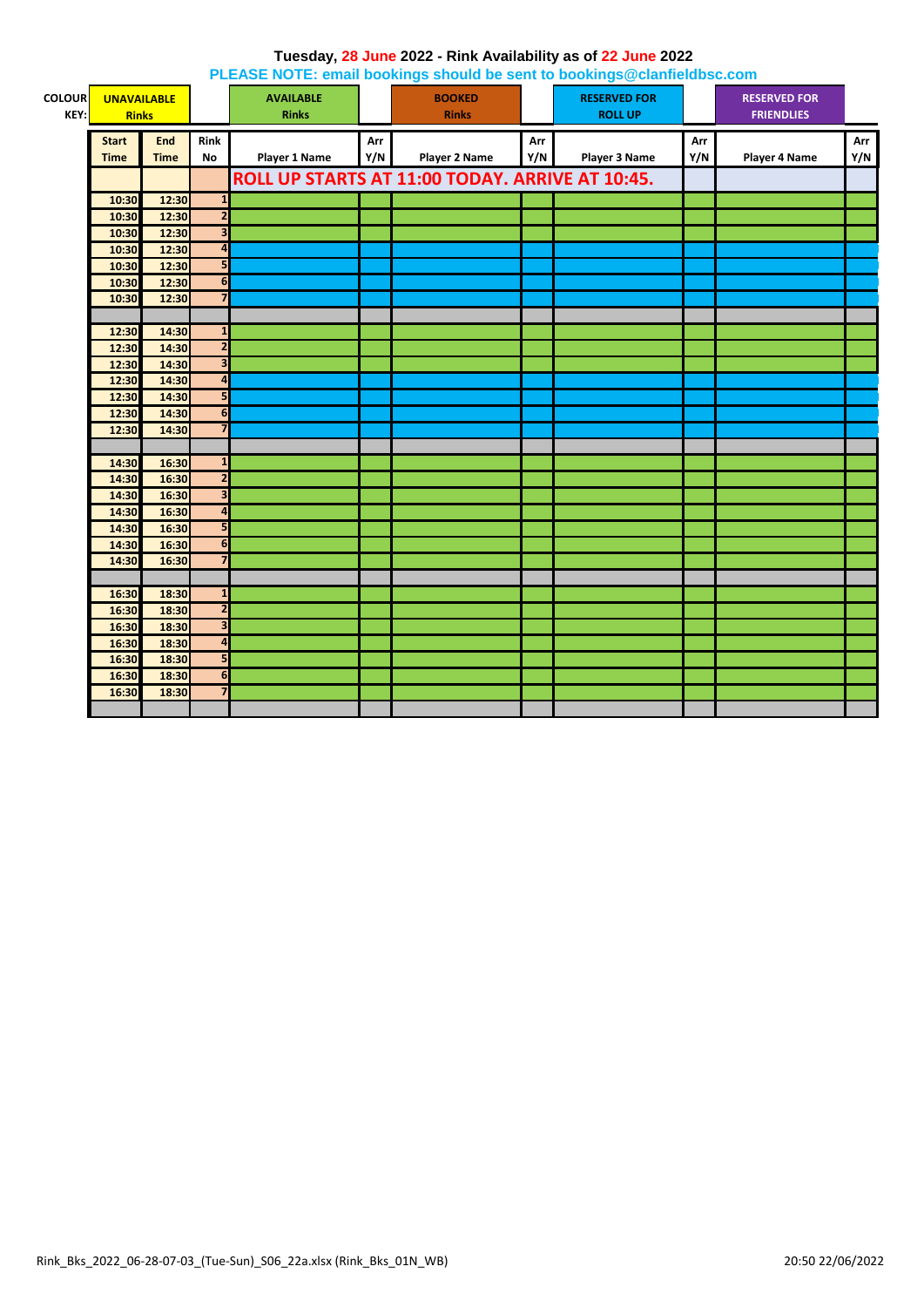#### **Wednesday, 29 June 2022 - Rink Availability as of 22 June 2022**

**PLEASE NOTE: email bookings should be sent to bookings@clanfieldbsc.com**

| <b>COLOUR</b><br>KEY: | <b>UNAVAILABLE</b><br><b>Rinks</b> |                |                              | <b>AVAILABLE</b><br><b>Rinks</b>     |     | <b>BOOKED</b><br><b>Rinks</b> |     | <b>RESERVED FOR</b><br><b>ROLL UP</b> |     | <b>RESERVED FOR</b><br><b>FRIENDLIES</b> |     |
|-----------------------|------------------------------------|----------------|------------------------------|--------------------------------------|-----|-------------------------------|-----|---------------------------------------|-----|------------------------------------------|-----|
|                       |                                    |                |                              |                                      |     |                               |     |                                       |     |                                          |     |
|                       | <b>Start</b>                       | <b>End</b>     | Rink                         |                                      | Arr |                               | Arr |                                       | Arr |                                          | Arr |
|                       | <b>Time</b>                        | <b>Time</b>    | No                           | Player 1 Name                        | Y/N | <b>Player 2 Name</b>          | Y/N | <b>Player 3 Name</b>                  | Y/N | Player 4 Name                            | Y/N |
|                       | 10:30                              | 12:30          | $\overline{1}$               |                                      |     |                               |     |                                       |     |                                          |     |
|                       | 10:30                              | 12:30          | $\overline{\mathbf{c}}$      |                                      |     |                               |     |                                       |     |                                          |     |
|                       | 10:30                              | 12:30          | $\overline{\mathbf{3}}$      |                                      |     |                               |     |                                       |     |                                          |     |
|                       | 10:30                              | 12:30          | $\overline{\mathbf{a}}$<br>5 |                                      |     |                               |     |                                       |     |                                          |     |
|                       | 10:30                              | 12:30          | 6                            |                                      |     |                               |     |                                       |     |                                          |     |
|                       | 10:30<br>10:30                     | 12:30<br>12:30 | $\overline{7}$               |                                      |     |                               |     |                                       |     |                                          |     |
|                       |                                    |                |                              | FRIENDLY MATCH AGAINST COLDEN COMMON |     |                               |     |                                       |     |                                          |     |
|                       | 14:30<br>12:30                     |                | $\mathbf{1}$                 |                                      |     |                               |     |                                       |     |                                          |     |
|                       | 12:30                              | 14:30          | $\overline{\mathbf{2}}$      |                                      |     |                               |     |                                       |     |                                          |     |
|                       | 12:30                              | 14:30          | $\overline{\mathbf{3}}$      |                                      |     |                               |     |                                       |     |                                          |     |
|                       | 12:30                              | 14:30          | $\overline{a}$               |                                      |     |                               |     |                                       |     |                                          |     |
|                       | 12:30                              | 14:30          | 5                            |                                      |     |                               |     |                                       |     |                                          |     |
|                       | 12:30                              | 14:30          | 6                            |                                      |     |                               |     |                                       |     |                                          |     |
|                       | 12:30                              | 14:30          | $\overline{\mathbf{z}}$      |                                      |     |                               |     |                                       |     |                                          |     |
|                       |                                    |                |                              |                                      |     |                               |     |                                       |     |                                          |     |
|                       | 14:30                              | 16:30          | $\mathbf{1}$                 |                                      |     |                               |     |                                       |     |                                          |     |
|                       | 14:30                              | 16:30          | $\overline{\mathbf{c}}$      |                                      |     |                               |     |                                       |     |                                          |     |
|                       | 14:30                              | 16:30          | $\overline{\mathbf{3}}$      |                                      |     |                               |     |                                       |     |                                          |     |
|                       | 14:30                              | 16:30          | $\overline{\mathbf{a}}$      |                                      |     |                               |     |                                       |     |                                          |     |
|                       | 14:30                              | 16:30          | 5                            |                                      |     |                               |     |                                       |     |                                          |     |
|                       | 14:30                              | 16:30          | $\overline{\mathbf{6}}$      |                                      |     |                               |     |                                       |     |                                          |     |
|                       | 14:30                              | 16:30          | $\overline{7}$               |                                      |     |                               |     |                                       |     |                                          |     |
|                       |                                    |                |                              |                                      |     |                               |     |                                       |     |                                          |     |
|                       | 16:30                              | 18:30          | $\mathbf{1}$                 |                                      |     |                               |     |                                       |     |                                          |     |
|                       | 16:30                              | 18:30          | $\overline{\mathbf{2}}$      |                                      |     |                               |     |                                       |     |                                          |     |
|                       |                                    |                | $\overline{\mathbf{3}}$      |                                      |     |                               |     |                                       |     |                                          |     |
|                       | 16:30                              | 18:30          |                              |                                      |     |                               |     |                                       |     |                                          |     |
|                       | 16:30                              | 18:30          | $\overline{\mathbf{a}}$      |                                      |     |                               |     |                                       |     |                                          |     |
|                       | 16:30                              | 18:30          | 5                            |                                      |     |                               |     |                                       |     |                                          |     |
|                       | 16:30                              | 18:30          | $\overline{\mathbf{6}}$      |                                      |     |                               |     |                                       |     |                                          |     |
|                       | 16:30                              | 18:30          | $\overline{7}$               |                                      |     |                               |     |                                       |     |                                          |     |
|                       |                                    |                |                              |                                      |     |                               |     |                                       |     |                                          |     |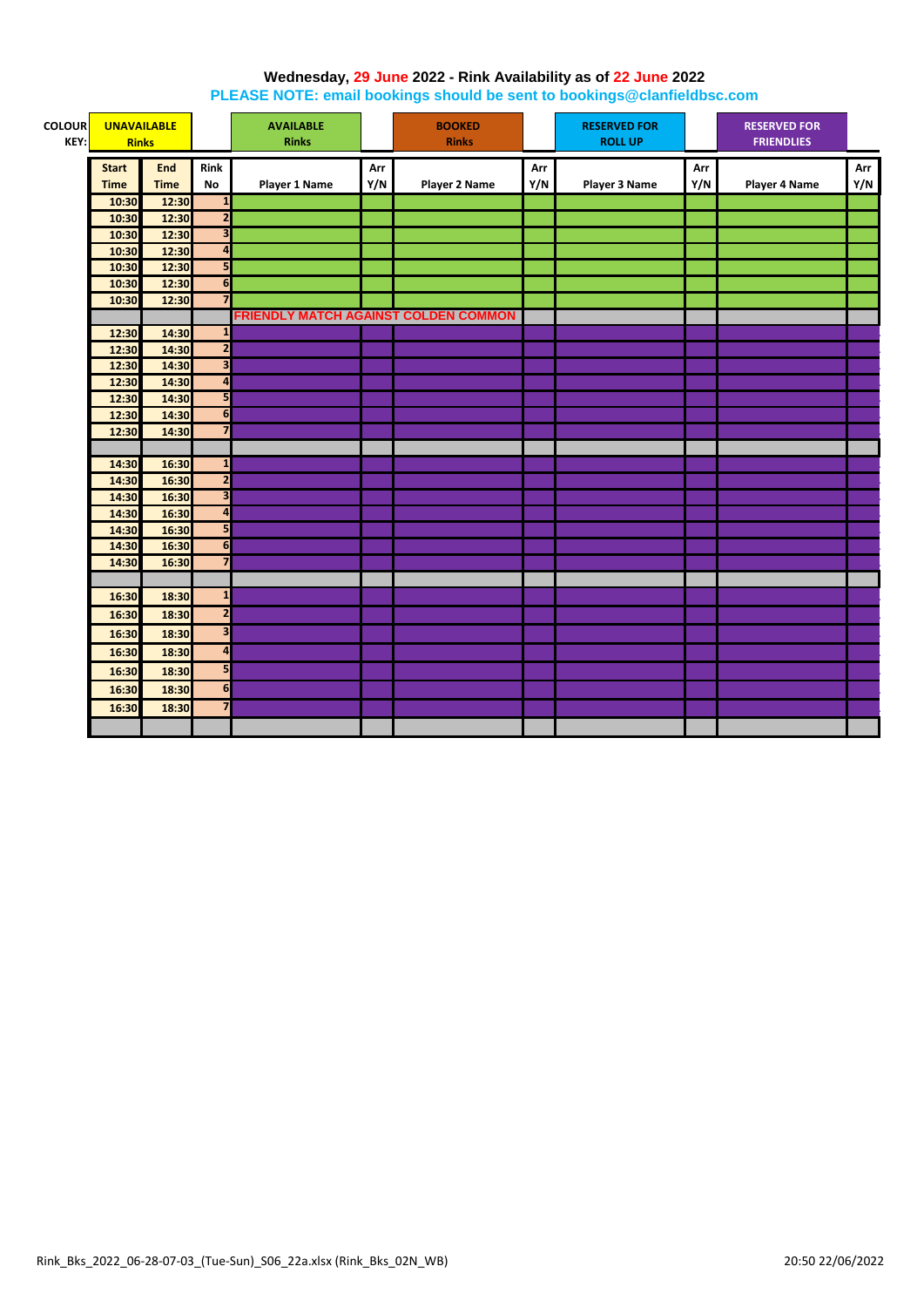| <b>COLOUR</b><br>KEY: | <b>UNAVAILABLE</b><br><b>Rinks</b> |                |                                                    | <b>AVAILABLE</b><br><b>Rinks</b> |     | <b>BOOKED</b><br><b>Rinks</b>                   |     | <b>RESERVED FOR</b><br><b>ROLL UP</b> |     | <b>RESERVED FOR</b><br><b>FRIENDLIES</b> |     |
|-----------------------|------------------------------------|----------------|----------------------------------------------------|----------------------------------|-----|-------------------------------------------------|-----|---------------------------------------|-----|------------------------------------------|-----|
|                       | <b>Start</b>                       | <b>End</b>     | <b>Rink</b>                                        |                                  | Arr |                                                 | Arr |                                       | Arr |                                          | Arr |
|                       | <b>Time</b>                        | <b>Time</b>    | No                                                 | <b>Player 1 Name</b>             | Y/N | <b>Player 2 Name</b>                            | Y/N | Player 3 Name                         | Y/N | Player 4 Name                            | Y/N |
|                       |                                    |                |                                                    |                                  |     | ROLL UP STARTS AT 14:00 TODAY. ARRIVE AT 13:45. |     |                                       |     |                                          |     |
|                       |                                    |                |                                                    |                                  |     |                                                 |     |                                       |     |                                          |     |
|                       | 10:30                              | 12:30          | $\mathbf{1}$                                       |                                  |     |                                                 |     |                                       |     |                                          |     |
|                       | 10:30                              | 12:30          | $\overline{2}$                                     |                                  |     |                                                 |     |                                       |     |                                          |     |
|                       | 10:30                              | 12:30          | $\overline{\mathbf{3}}$<br>$\overline{\mathbf{a}}$ |                                  |     |                                                 |     |                                       |     |                                          |     |
|                       | 10:30                              | 12:30<br>12:30 | 5                                                  |                                  |     |                                                 |     |                                       |     |                                          |     |
|                       | 10:30                              |                | 6                                                  |                                  |     |                                                 |     |                                       |     |                                          |     |
|                       | 10:30<br>10:30                     | 12:30<br>12:30 | $\overline{7}$                                     |                                  |     |                                                 |     |                                       |     |                                          |     |
|                       |                                    |                |                                                    |                                  |     |                                                 |     |                                       |     |                                          |     |
|                       | 12:30                              | 14:30          | $\mathbf{1}$                                       |                                  |     |                                                 |     |                                       |     |                                          |     |
|                       | 12:30                              | 14:30          | $\overline{2}$                                     |                                  |     |                                                 |     |                                       |     |                                          |     |
|                       | 12:30                              | 14:30          | $\overline{\mathbf{3}}$                            |                                  |     |                                                 |     |                                       |     |                                          |     |
|                       | 12:30                              | 14:30          | $\overline{\mathbf{a}}$                            |                                  |     |                                                 |     |                                       |     |                                          |     |
|                       | 12:30                              | 14:30          | 5                                                  |                                  |     |                                                 |     |                                       |     |                                          |     |
|                       | 12:30                              | 14:30          | 6                                                  |                                  |     |                                                 |     |                                       |     |                                          |     |
|                       | 12:30                              | 14:30          | $\overline{7}$                                     |                                  |     |                                                 |     |                                       |     |                                          |     |
|                       |                                    |                |                                                    |                                  |     |                                                 |     |                                       |     |                                          |     |
|                       | 14:30                              | 16:30          | $\mathbf{1}$                                       |                                  |     |                                                 |     |                                       |     |                                          |     |
|                       | 14:30                              | 16:30          | $\overline{2}$                                     |                                  |     |                                                 |     |                                       |     |                                          |     |
|                       | 14:30                              | 16:30          | $\overline{\mathbf{3}}$                            |                                  |     |                                                 |     |                                       |     |                                          |     |
|                       | 14:30                              | 16:30          | $\overline{\mathbf{a}}$                            |                                  |     |                                                 |     |                                       |     |                                          |     |
|                       | 14:30                              | 16:30          | 5                                                  |                                  |     |                                                 |     |                                       |     |                                          |     |
|                       | 14:30                              | 16:30          | 6                                                  |                                  |     |                                                 |     |                                       |     |                                          |     |
|                       | 14:30                              | 16:30          | $\overline{7}$                                     |                                  |     |                                                 |     |                                       |     |                                          |     |
|                       |                                    |                |                                                    |                                  |     |                                                 |     |                                       |     |                                          |     |
|                       | 16:30                              | 18:30          | $\mathbf{1}$                                       |                                  |     |                                                 |     |                                       |     |                                          |     |
|                       | 16:30                              | 18:30          | $\overline{2}$                                     |                                  |     |                                                 |     |                                       |     |                                          |     |
|                       | 16:30                              | 18:30          | 3                                                  |                                  |     |                                                 |     |                                       |     |                                          |     |
|                       | 16:30                              | 18:30          | $\overline{\mathbf{A}}$                            |                                  |     |                                                 |     |                                       |     |                                          |     |
|                       | 16:30                              | 18:30          | 5                                                  |                                  |     |                                                 |     |                                       |     |                                          |     |
|                       | 16:30                              | 18:30          | 6                                                  |                                  |     |                                                 |     |                                       |     |                                          |     |
|                       | 16:30                              | 18:30          | $\overline{\mathbf{z}}$                            |                                  |     |                                                 |     |                                       |     |                                          |     |
|                       |                                    |                |                                                    |                                  |     |                                                 |     |                                       |     |                                          |     |

### **Thursday, 30 June 2022 - Rink Availability as of 22 June 2022 PLEASE NOTE: email bookings should be sent to bookings@clanfieldbsc.com**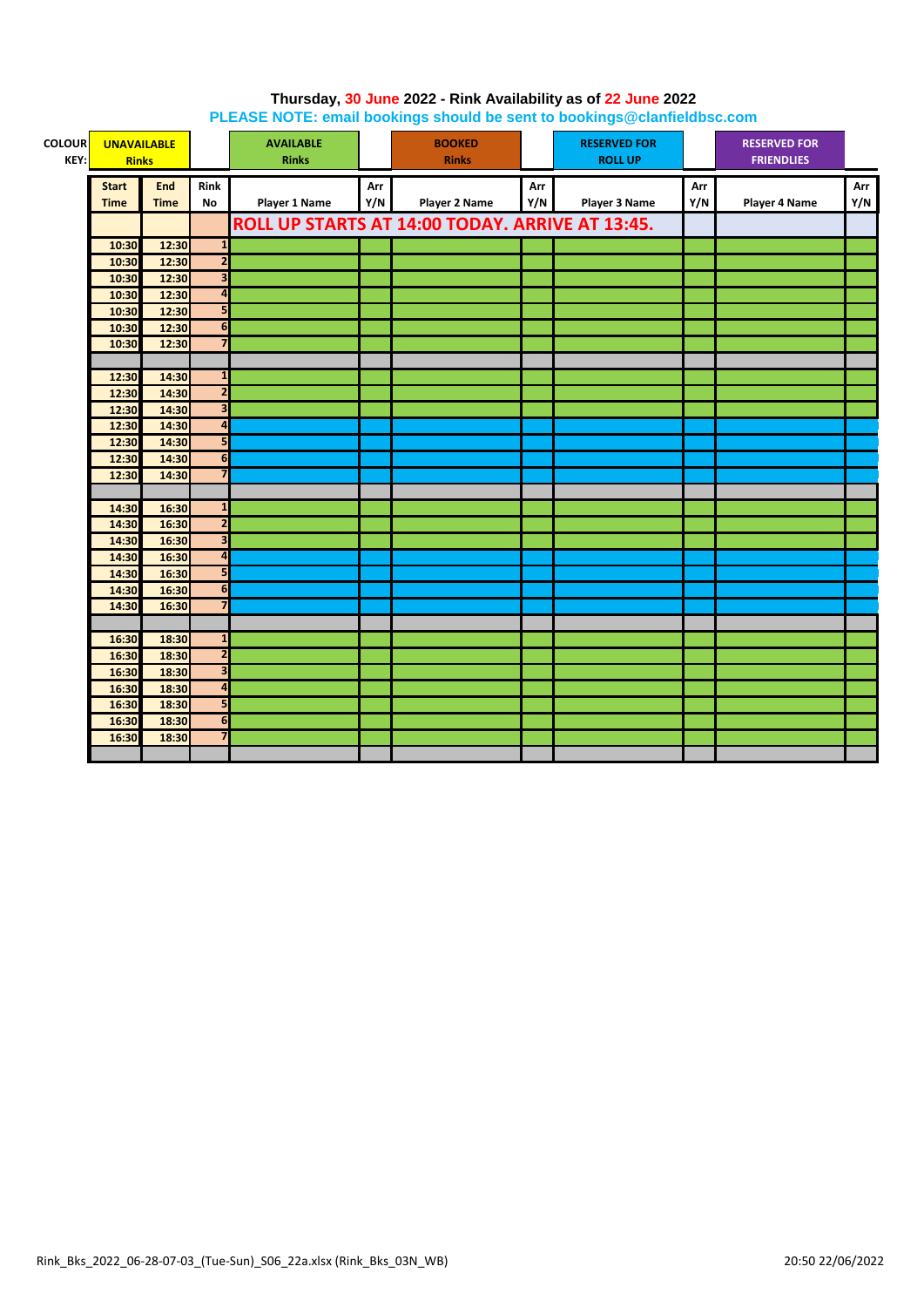| <b>COLOUR</b><br>KEY: | <b>UNAVAILABLE</b><br><b>Rinks</b> |             |                         | <b>AVAILABLE</b><br><b>Rinks</b> |     | <b>BOOKED</b><br><b>Rinks</b>                   |     | <b>RESERVED FOR</b><br><b>ROLL UP</b> |     | <b>RESERVED FOR</b><br><b>FRIENDLIES</b> |     |
|-----------------------|------------------------------------|-------------|-------------------------|----------------------------------|-----|-------------------------------------------------|-----|---------------------------------------|-----|------------------------------------------|-----|
|                       | <b>Start</b>                       | End         | <b>Rink</b>             |                                  | Arr |                                                 | Arr |                                       | Arr |                                          | Arr |
|                       | <b>Time</b>                        | <b>Time</b> | No                      | <b>Player 1 Name</b>             | Y/N | Player 2 Namer                                  | Y/N | Player 3 Name                         | Y/N | <b>Player 4 Name</b>                     | Y/N |
|                       |                                    |             |                         |                                  |     | ROLL UP STARTS AT 16:30 TODAY. ARRIVE AT 16:15. |     |                                       |     |                                          |     |
|                       | 10:30                              | 12:30       | $\mathbf{1}$            |                                  |     |                                                 |     |                                       |     |                                          |     |
|                       | 10:30                              | 12:30       | $\overline{2}$          |                                  |     |                                                 |     |                                       |     |                                          |     |
|                       | 10:30                              | 12:30       | З                       |                                  |     |                                                 |     |                                       |     |                                          |     |
|                       | 10:30                              | 12:30       | 4                       |                                  |     |                                                 |     |                                       |     |                                          |     |
|                       | 10:30                              | 12:30       | 5                       |                                  |     |                                                 |     |                                       |     |                                          |     |
|                       | 10:30                              | 12:30       | 6                       |                                  |     |                                                 |     |                                       |     |                                          |     |
|                       | 10:30                              | 12:30       | $\overline{7}$          |                                  |     |                                                 |     |                                       |     |                                          |     |
|                       |                                    |             |                         |                                  |     |                                                 |     |                                       |     |                                          |     |
|                       | 12:30                              | 14:30       | $\mathbf{1}$            |                                  |     |                                                 |     |                                       |     |                                          |     |
|                       | 12:30                              | 14:30       | $\overline{2}$          |                                  |     |                                                 |     |                                       |     |                                          |     |
|                       | 12:30                              | 14:30       | 3                       |                                  |     |                                                 |     |                                       |     |                                          |     |
|                       | 12:30                              | 14:30       | 4                       |                                  |     |                                                 |     |                                       |     |                                          |     |
|                       | 12:30                              | 14:30       | 5                       |                                  |     |                                                 |     |                                       |     |                                          |     |
|                       | 12:30                              | 14:30       | 6                       |                                  |     |                                                 |     |                                       |     |                                          |     |
|                       | 12:30                              | 14:30       | 7                       |                                  |     |                                                 |     |                                       |     |                                          |     |
|                       |                                    |             |                         |                                  |     |                                                 |     |                                       |     |                                          |     |
|                       | 14:30                              | 16:30       | $\mathbf{1}$            |                                  |     |                                                 |     |                                       |     |                                          |     |
|                       | 14:30                              | 16:30       | $\overline{\mathbf{c}}$ |                                  |     |                                                 |     |                                       |     |                                          |     |
|                       | 14:30                              | 16:30       | $\overline{\mathbf{3}}$ |                                  |     |                                                 |     |                                       |     |                                          |     |
|                       | 14:30                              | 16:30       | $\overline{\mathbf{a}}$ |                                  |     |                                                 |     |                                       |     |                                          |     |
|                       | 14:30                              | 16:30       | 5                       |                                  |     |                                                 |     |                                       |     |                                          |     |
|                       | 14:30                              | 16:30       | 6                       |                                  |     |                                                 |     |                                       |     |                                          |     |
|                       | 14:30                              | 16:30       | $\overline{7}$          |                                  |     |                                                 |     |                                       |     |                                          |     |
|                       |                                    |             |                         |                                  |     |                                                 |     |                                       |     |                                          |     |
|                       | 16:30                              | 18:30       | $\mathbf{1}$            |                                  |     |                                                 |     |                                       |     |                                          |     |
|                       | 16:30                              | 18:30       | $\overline{2}$          |                                  |     |                                                 |     |                                       |     |                                          |     |
|                       | 16:30                              | 18:30       | 3                       |                                  |     |                                                 |     |                                       |     |                                          |     |
|                       | 16:30                              | 18:30       | $\overline{\mathbf{a}}$ |                                  |     |                                                 |     |                                       |     |                                          |     |
|                       | 16:30                              | 18:30       | 5                       |                                  |     |                                                 |     |                                       |     |                                          |     |
|                       | 16:30                              | 18:30       | 6                       |                                  |     |                                                 |     |                                       |     |                                          |     |
|                       | 16:30                              | 18:30       | $\overline{\mathbf{z}}$ |                                  |     |                                                 |     |                                       |     |                                          |     |
|                       |                                    |             |                         |                                  |     |                                                 |     |                                       |     |                                          |     |

### **Friday, 1 July 2022 - Rink Availability as of 22 June 2022 PLEASE NOTE: email bookings should be sent to bookings@clanfieldbsc.com**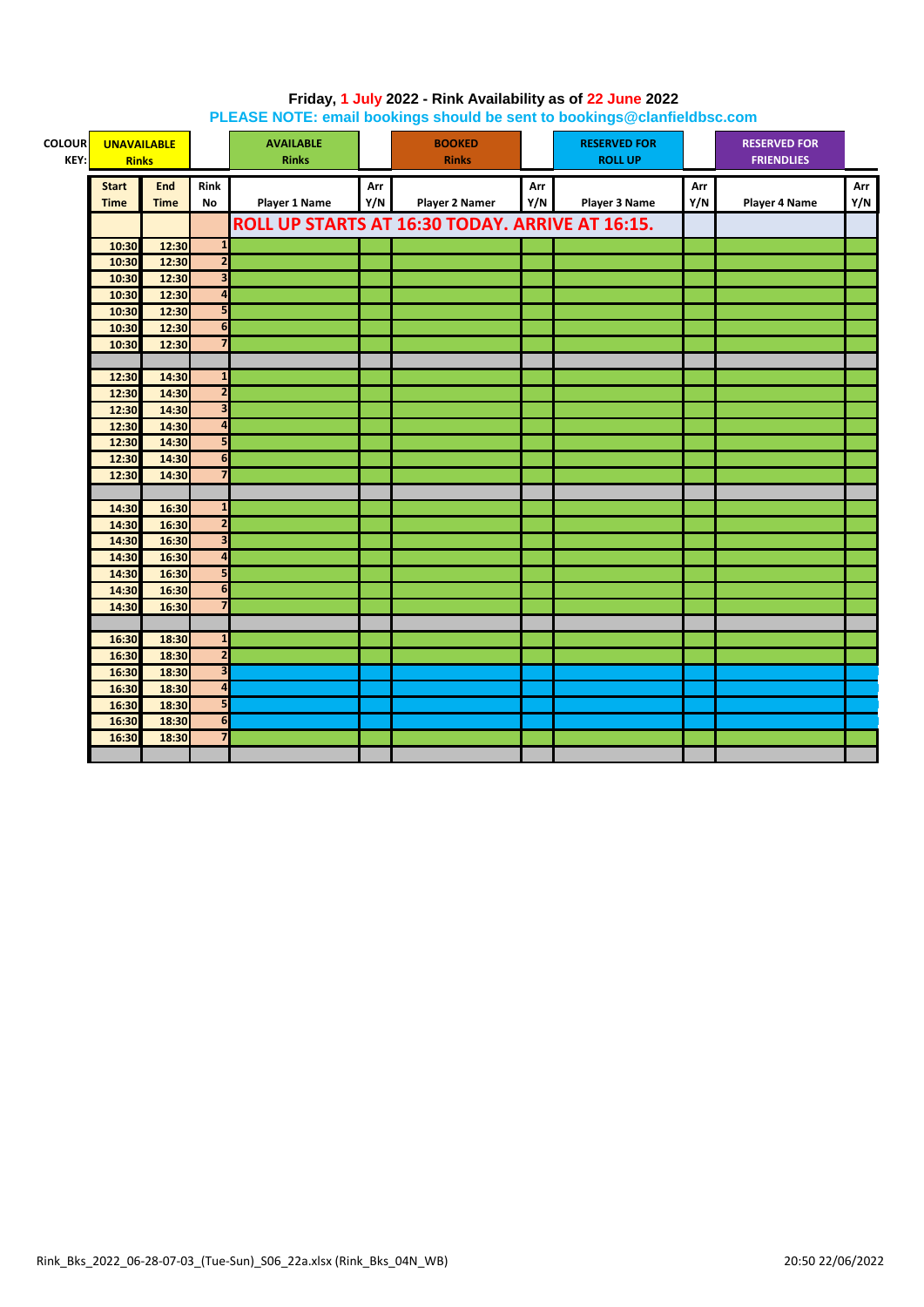#### **Saturday, 2 July 2022 - Rink Availability as of 22 June 2022 PLEASE NOTE: email bookings should be sent to bookings@clanfieldbsc.com**

| <b>COLOUR</b><br>KEY: | <b>UNAVAILABLE</b><br><b>Rinks</b> |                |                              | <b>AVAILABLE</b><br><b>Rinks</b> |     | <b>BOOKED</b><br><b>Rinks</b>                   |     | <b>RESERVED FOR</b><br><b>ROLL UP</b> |     | <b>RESERVED FOR</b><br><b>FRIENDLIES</b> |     |
|-----------------------|------------------------------------|----------------|------------------------------|----------------------------------|-----|-------------------------------------------------|-----|---------------------------------------|-----|------------------------------------------|-----|
|                       | <b>Start</b>                       | End            | <b>Rink</b>                  |                                  | Arr |                                                 | Arr |                                       | Arr |                                          | Arr |
|                       | <b>Time</b>                        | <b>Time</b>    | No                           | <b>Player 1 Name</b>             | Y/N | <b>Player 2 Name</b>                            | Y/N | Player 3 Name                         | Y/N | <b>Player 4 Name</b>                     | Y/N |
|                       |                                    |                |                              |                                  |     | ROLL UP STARTS AT 10:30 TODAY. ARRIVE AT 10:15. |     |                                       |     |                                          |     |
|                       |                                    |                |                              |                                  |     |                                                 |     |                                       |     |                                          |     |
|                       | 10:30                              | 12:30          | $\overline{\mathbf{1}}$      |                                  |     |                                                 |     |                                       |     |                                          |     |
|                       | 10:30                              | 12:30          | $\overline{\mathbf{2}}$      |                                  |     |                                                 |     |                                       |     |                                          |     |
|                       | 10:30                              | 12:30          | $\overline{\mathbf{3}}$      |                                  |     |                                                 |     |                                       |     |                                          |     |
|                       | 10:30                              | 12:30          | $\overline{\mathbf{a}}$<br>5 |                                  |     |                                                 |     |                                       |     |                                          |     |
|                       | 10:30                              | 12:30<br>12:30 | $\overline{6}$               |                                  |     |                                                 |     |                                       |     |                                          |     |
|                       | 10:30                              | 12:30          | 7                            |                                  |     |                                                 |     |                                       |     |                                          |     |
|                       | 10:30                              |                |                              |                                  |     |                                                 |     |                                       |     |                                          |     |
|                       | 12:30                              | 14:30          | $\mathbf{1}$                 |                                  |     |                                                 |     |                                       |     |                                          |     |
|                       | 12:30                              | 14:30          | $\overline{\mathbf{2}}$      |                                  |     |                                                 |     |                                       |     |                                          |     |
|                       | 12:30                              | 14:30          | $\overline{\mathbf{3}}$      |                                  |     |                                                 |     |                                       |     |                                          |     |
|                       | 12:30                              | 14:30          | $\overline{\mathbf{r}}$      |                                  |     |                                                 |     |                                       |     |                                          |     |
|                       | 12:30                              | 14:30          | 5                            |                                  |     |                                                 |     |                                       |     |                                          |     |
|                       | 12:30                              | 14:30          | 6                            |                                  |     |                                                 |     |                                       |     |                                          |     |
|                       | 12:30                              | 14:30          | $\overline{7}$               |                                  |     |                                                 |     |                                       |     |                                          |     |
|                       |                                    |                |                              |                                  |     |                                                 |     |                                       |     |                                          |     |
|                       | 14:30                              | 16:30          | $\mathbf{1}$                 |                                  |     |                                                 |     |                                       |     |                                          |     |
|                       | 14:30                              | 16:30          | $\overline{2}$               |                                  |     |                                                 |     |                                       |     |                                          |     |
|                       | 14:30                              | 16:30          | $\overline{\mathbf{3}}$      |                                  |     |                                                 |     |                                       |     |                                          |     |
|                       | 14:30                              | 16:30          | $\overline{\mathbf{a}}$      |                                  |     |                                                 |     |                                       |     |                                          |     |
|                       | 14:30                              | 16:30          | 5                            |                                  |     |                                                 |     |                                       |     |                                          |     |
|                       | 14:30                              | 16:30          | 6                            |                                  |     |                                                 |     |                                       |     |                                          |     |
|                       | 14:30                              | 16:30          | $\overline{\mathbf{z}}$      |                                  |     |                                                 |     |                                       |     |                                          |     |
|                       |                                    |                |                              |                                  |     |                                                 |     |                                       |     |                                          |     |
|                       | 16:30                              | 18:30          | $\mathbf{1}$                 |                                  |     |                                                 |     |                                       |     |                                          |     |
|                       | 16:30                              | 18:30          | $\overline{2}$               |                                  |     |                                                 |     |                                       |     |                                          |     |
|                       | 16:30                              | 18:30          | $\overline{\mathbf{3}}$      |                                  |     |                                                 |     |                                       |     |                                          |     |
|                       | 16:30                              | 18:30          | $\overline{\mathbf{r}}$      |                                  |     |                                                 |     |                                       |     |                                          |     |
|                       | 16:30                              | 18:30          | 5                            |                                  |     |                                                 |     |                                       |     |                                          |     |
|                       | 16:30                              | 18:30          | 6                            |                                  |     |                                                 |     |                                       |     |                                          |     |
|                       | 16:30                              | 18:30          | $\overline{7}$               |                                  |     |                                                 |     |                                       |     |                                          |     |
|                       |                                    |                |                              |                                  |     |                                                 |     |                                       |     |                                          |     |